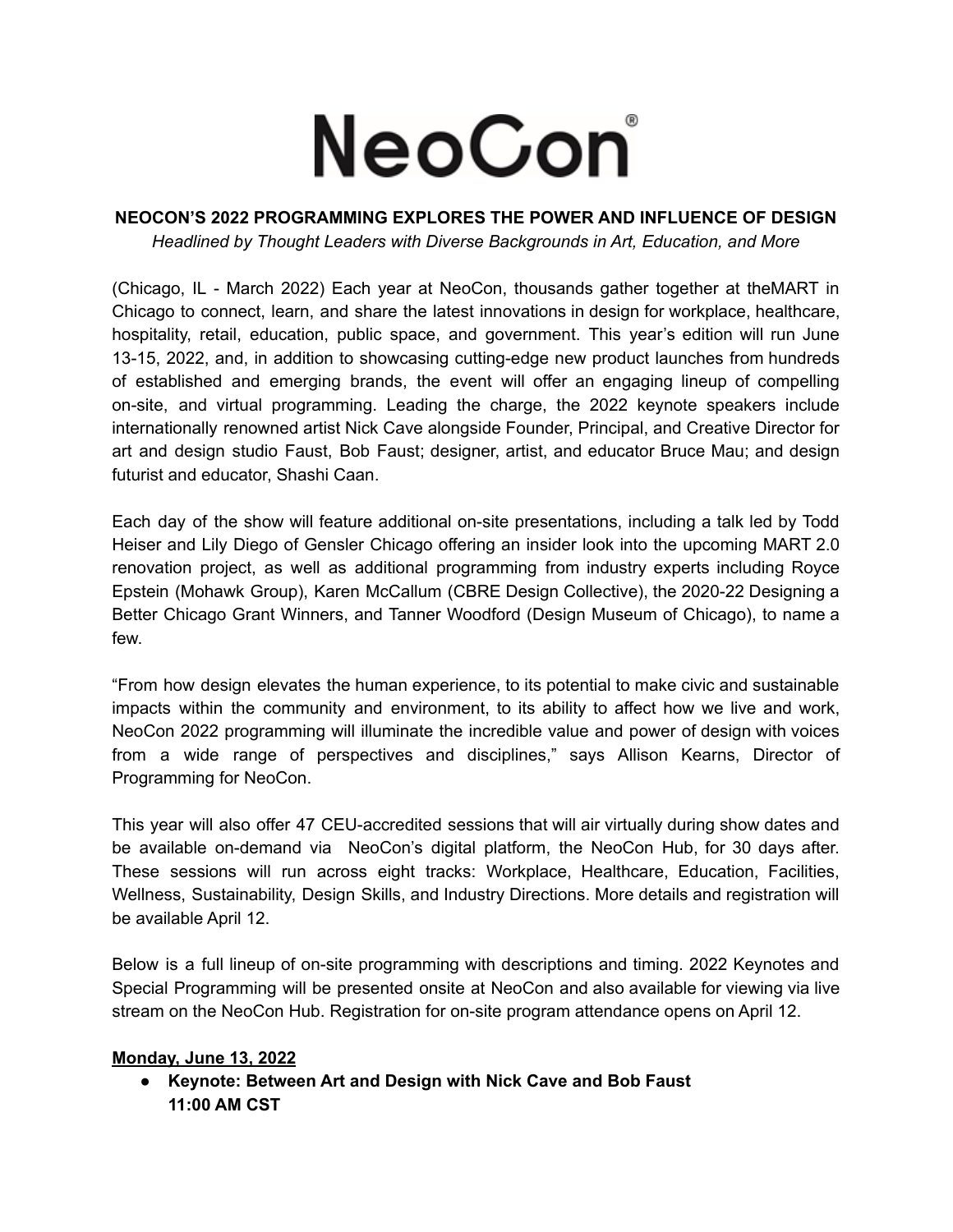#### *Presented by IIDA*

IIDA Executive Vice President and CEO, Cheryl S. Durst, will moderate a dynamic conversation with Nick Cave and Bob Faust about the art of collaboration, hybrid practice, and the design of life. For almost three decades, internationally renowned, Chicago-based artist Nick Cave has been working at the intersection of sculpture, installation, sound, performance, and film to address pressing societal issues related to race, gender, sexuality, and class. As a creative, activist, educator and community-builder, Cave often activates and engages the public sphere as part of his artistic practice. Bob Faust, Nick's partner and design collaborator, is the Principal and Creative Director for Faust, a Chicago-based art and design studio with a focus on cultural articulation. He has been described as "part artist, part designer and part mediator." Together, Nick and Bob launched Facility—a multi-disciplinary, multi-use collaborative space in Chicago, where art and design can foster peace, build power, and create change. *Nick Cave's new Art on theMART installation will be on display during NeoCon.*

# **● Special Programming: theMART 2.0: A New Era 2:00 PM CST**

Gensler is collaborating with theMART to imagine an exciting future for the building. theMART has long been at the center of creativity and commerce in the city, and this session, led by Gensler's Todd Heiser and Lily Diego, will explore its evolution as it takes on a new relevance to best serve the design and business communities of Chicago and beyond. Key areas of focus in the design plan are the first and second floors of theMART; as the nexus of activity where the public, conference goers, and tenants intermingle, the design will encourage and reflect this confluence while respecting the legacy of the storied building.

## **Tuesday, June 14, 2022**

# ● **Keynote: Bruce Mau on Design 11:00 AM CST**

## *Presented by ASID*

Designer, author, educator and artist Bruce Mau is a brilliantly creative optimist whose love of thorny problems led him to create a methodology for life-centered design. Across thirty years of design innovation, he's collaborated with global brands and companies, leading organizations, heads of state, renowned artists and fellow optimists. His work and life story are the subject of the feature-length documentary, "MAU," scheduled for North American theatrical release this year. In these times of complex, interrelated challenges, Bruce believes life-centered design offers a clear path towards identifying the full context of our problems and developing innovative, sustainable, and holistic solutions. *NeoCon will also present an exclusive screening of the feature-length documentary "MAU." Time and date to be announced.*

● **Special Programming: Designing for Measurable Impact: ASID Outcome of Design**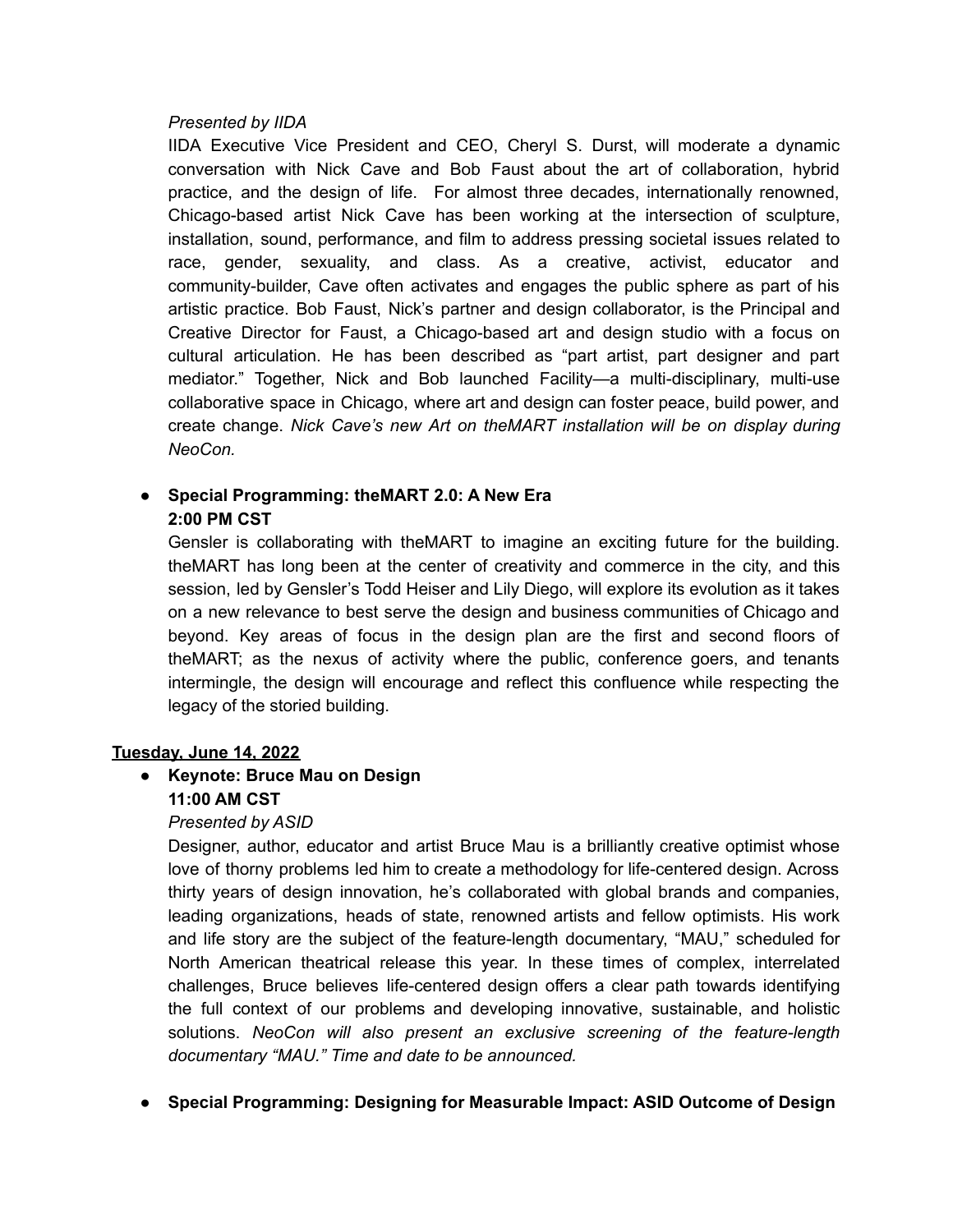#### **2:00 PM CST**

Interior designers strive to create spaces that elevate the human experience, delivering beneficial outcomes to clients and end-users. How do we measure those outcomes to better validate and communicate the value of design? ASID Outcome of Design celebrates sustainable, humancentric, and socially responsible design solutions, providing the tools to measure results and demonstrate return on social, environmental, and financial investment for any type of space or project. No matter your role in the design community, you will be inspired and empowered to start the conversation around impact and embed ASID Outcome of Design in your projects. The discussion will be led by Royce Epstein, *Mohawk Group*, Rebekah Matheny, *The Ohio State University*, Alan Almasy, *Herman Miller,* and Karen McCallum*, CBRE Design Collective*.

## **Wednesday, June 15, 2022**

**● Keynote: Design: Sustain-Ability with Shashi Caan 11:00 AM CST**

## *Presented by AIA Chicago*

With her extensive international work experience, Shashi Caan is a multicultural designer, educator, and author. In her leadership roles with a roster of global clients, institutions, and firms, she has focused on meaningful improvement of life quality as shaped by design. Often described as a futurist and visionary, she has a keen interest in the foundational development for the design discipline to address current societal challenges. She is the recipient of numerous awards and has been conferred international, regional, and national professional fellowships from the IFI-the International Federation of Interior Architects/Designers, Latin America, Australia, the UK, and the US. Peter Exley, co-founder of Architecture is Fun and 2021 AIA National President, will join Shashi in conversation.

**● Special Programming: Designing a Better Chicago Panel Discussion with Tanner Woodford**

#### **1:00 PM CST**

Designing a Better Chicago shines a light on our city's extraordinary design legacy—the local talent, assets and community that have long supported civic good through design. Launched in 2020 with a Design Impact grant program, this initiative showcases individuals and organizations, public art and programs across the city, inviting residents and visitors to consider the many ways design improves civic life. Join the 2020 grant winners (Kathy Gregg, Friedman Place and Maya Bird-Murphy, Chicago Mobile Makers), the 2021 grant winners (Norman Teague, SGA Youth Services and Emily Winter, The Weaving Mill), and the 2022 winners (to be awarded) to hear about their outstanding efforts to design a better Chicago. The panel will be moderated by Tanner Woodford, founder and executive director of the Design Museum of Chicago.

To register for NeoCon 2022, read the latest From the Community blogs, and learn more about the show itself, head to [neocon.com.](http://neocon.com.) More updates on programming and show activity will be announced in the upcoming months.